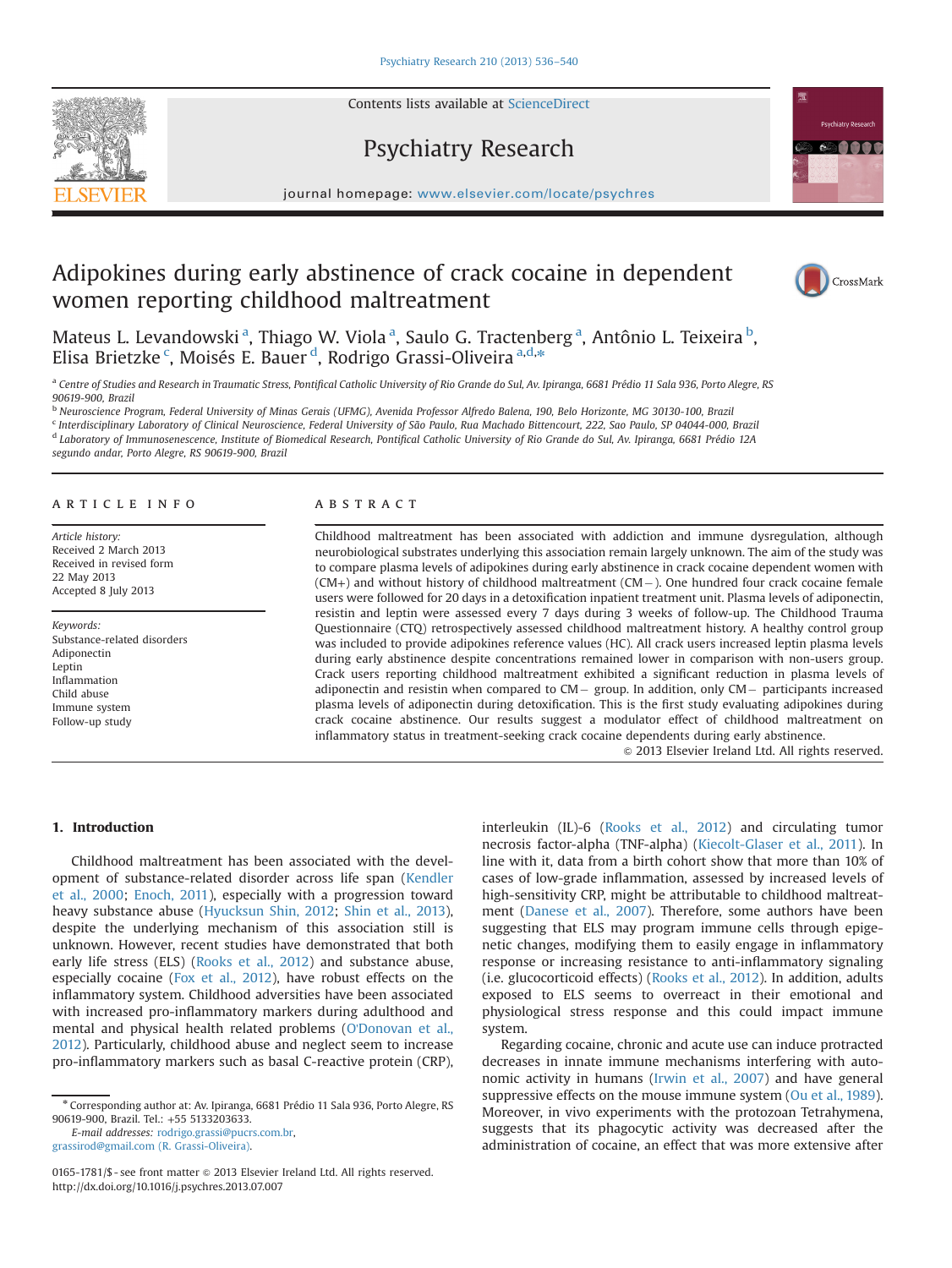the administration of crack cocaine – very potent cocaine in pellet form that is smoked (Stefanidou et al., 2011). These effects might be observed even after 10 days withdrawal from cocaine when cue previously associated with cocaine self-administration suppress some parameters of cell-mediated immunity (Th1) (Kubera et al., 2008). On the other hand, other authors have showed that in response to the acute administration of cocaine or methamphetamine, at the protein and mRNA level, primary pro-inflammatory cytokines are upregulated (Clark et al., 2013). Therefore, a growing body of evidence has indicated that cocaine-dependent individuals have a dysregulation in the inflammatory system that is involved in the reinforcement of the negative effects of substance use (Niwa et al., 2007). Fox et al. (2012) showed that treatmentseeking cocaine-dependents exhibited elevated levels of TNFalpha in baseline and during stress response. Additionally, acute cocaine abstinence periods are related to lower production of TNFalpha and IL-6 in cocaine-dependents compared with healthy controls (Shen et al., 1994; Irwin et al., 2007). In line with such observations, some authors have suggested that a disruption of energetic homeostasis, including the immune system, could interfere with clinical responses to cocaine treatment, since cocaine dependent individuals demonstrate increased immune system inflammation both at the baseline and in response to stress and cue imagery conditions in comparison with social drinkers controls (Fox et al., 2012).

The modulation of energetic homeostasis has been associated with inflammatory mediators called adipokines, including adiponectin, resistin and leptin (Soczynska et al., 2011). Specifically, leptin is considered as a mediator of satiety and is involved in signaling within midbrain reward circuits and regulating rewardrelated behavior (Davis et al., 2010). Interesting recent findings showed that adipokine expression is associated with childhood trauma exposure (Lehto et al., 2012) and substance use (Housova et al., 2005). However, there is little available literature on adipokines in the cocaine addiction. Therefore, this exploratory follow-up study aimed to investigate plasma levels of adiponectin, resistin and leptin during the early abstinence period of crack cocaine dependent women with and without a history of childhood maltreatment.

#### 2. Methods

#### 2.1. Participants

This follow-up study included 104 treatment-seeking crack cocaine female dependents. The sample was divided into two groups: crack cocaine patients with (CM+,  $n=67$ ) and without a history of childhood maltreatment (CM – ,  $n=37$ ). The CM+ group consisted of participants who reported having been exposed to at least one moderate-to-severe type of child abuse or neglect according to the Childhood Trauma Questionnaire (CTQ) (Bernstein et al., 2003; Grassi-Oliveira et al., 2006). For reference purposes, the study included a healthy female control group using convenience sampling (HC,  $n=18$ ). The control participants were assessed by clinical interview and were not using any medication and did not fulfill criteria for any psychiatric disorder.

Participants were included if they (1) had the primary diagnosis of cocaine dependence according to the Structured Clinical Interview for the Diagnostic and Statistical Manual of Mental Disorders IV (SCID IV); (2) had not been using corticosteroids, antibiotics or anti-inflammatory drugs; (3) did not have current infectious diseases or history of autoimmune, endocrine or coronary heart disease, rheumatoid arthritis, or neurological disorders; and (4) did not report past or current psychotic disorders. This investigation was carried out in accordance with the latest version of the Declaration of Helsinki, the ethical committee of institutions approved this study and all the participants provided written informed consent before enrollment.

#### 2.2. Procedures

All patients were recruited and followed up for a 3 week period after admission to a locked detoxification treatment facility for female drug and alcohol abusers. All participants received a normal diet of 2200 cal/day with light physical activity three times per week. Additionally, they had no access to cigarettes, alcohol or other drugs.

The Fagerstrom Test for Nicotine Dependence was used to assess the degree of physical nicotine dependence (Heatherton et al., 1991). The Cocaine Selective Severity Assessment (CCSA) (Kampman et al., 1998) assessed crack cocaine abstinence symptoms and The Addiction Severity Index (ASI-6) (Cacciola et al., 2011; Kessler et al., 2012) assessed the severity of drug and alcohol use in the last 30 days prior admission.

#### 2.3. Assessment of adipokines

Ten milliliters of blood were drawn from each participant by venipuncture in an EDTA tube. The blood samples of crack cocaine patients were collected at the 4th, 11th and 18th days of the 3 week hospitalization; the control group had only a single blood draw. The protocol started in Day 4 due ethical aspects, since some patients could have difficulties to understand the Informed Consent or still be under influence of acute crack cocaine effects during the first hours after admission. All blood samples were collected between 11:00 and 11:30 A.M. and after 3 h of fasting to minimize differences due to biological variation. The blood was centrifuged immediately at 3000g during 5 min and 4  $\degree$ C. Plasma was collected and stored in a  $-80$  °C freezer until assayed. Plasma levels of adiponectin, resistin and leptin were measured by an enzyme-linked immunosorbent assay (ELISA) according to the procedures supplied by the manufacturer. All samples were assayed in duplicate. Detection limits were defined at 5 pg/mL for adiponectin, resistin and leptin. All concentrations were expressed in ng/mL.

#### 2.4. Statistical analysis

Differences among groups in demographic and clinical variables were assessed using Chi-Squared tests for categorical variables. Because all variables showed a non-normal distribution, the Mann–Whitney U-test or the Kruskal–Wallis test was used for comparisons between groups regarding continuous variables and rank analysis of covariance (Quade ANOVA) was used to compare adipokine levels between crack groups and the control group using age and BMI as co-variants. Spearman bivariate correlations were used to verify the relationship between adipokines and abstinence symptoms.

To examine adipokine plasma level differences between  $CM+$  and  $CM-$  in crack users during follow-up, multiple regression analyses that applied Generalized Estimating Equations (GEE) (Hanley et al., 2003) were used to assess the effect of TIME (Days 4, 11 and 18) and GROUP (CM+ vs. CM  $-$  ). BMI was included as a covariant together with age and days of abstinence prior to enrollment. The modelbased estimator was assumed and specified as exchangeable (Ghisletta and Spini, 2004). The few non-detectable adipokine values were not included in the analyses (see degree of freedom in each analysis). Statistical analyses were performed using the Statistical Package for the Social Sciences (SPSS) version 20.0 (SPSS Inc., Chicago, IL, USA).

#### 3. Results

Demographic and clinical features of all participants are shown in Table 1. There were no statistically significant differences between the two crack cocaine dependent groups regarding age, BMI, caloric intake, severity of drug use behavior, degree of physical nicotine dependence, addiction severity and severity of abstinence. Both crack cocaine dependent groups were younger than the control group.

All comparisons and adipokines values can be followed in Fig. 1. In general, crack cocaine users presented lower levels of leptin during early abstinence in comparison with healthy controls (HC) (Day 4: U=336.0,  $p < 0.001$ ; Day 8: U=421.0,  $p = 0.001$ ; Day 11:  $U=482.0, p=0.01$ ).

Pairwise comparison in rank analysis of covariance between crack cocaine users reporting childhood maltreatment (CM+), crack users without it  $(CM-)$  and HC, taking age and BMI as covariants, revealed:  $(1)$  only the CM – group increases the levels of adiponectin during detoxification days in comparison with the HC group; (2) no between group differences regarding resistin plasma levels were observed; (3)  $CM+$  and  $CM-$  groups exhibited similar levels of leptin but lower levels in comparison with HC participants. The proportion of non-detectable values were equally distributed between both crack cocaine groups – maximum of 14%